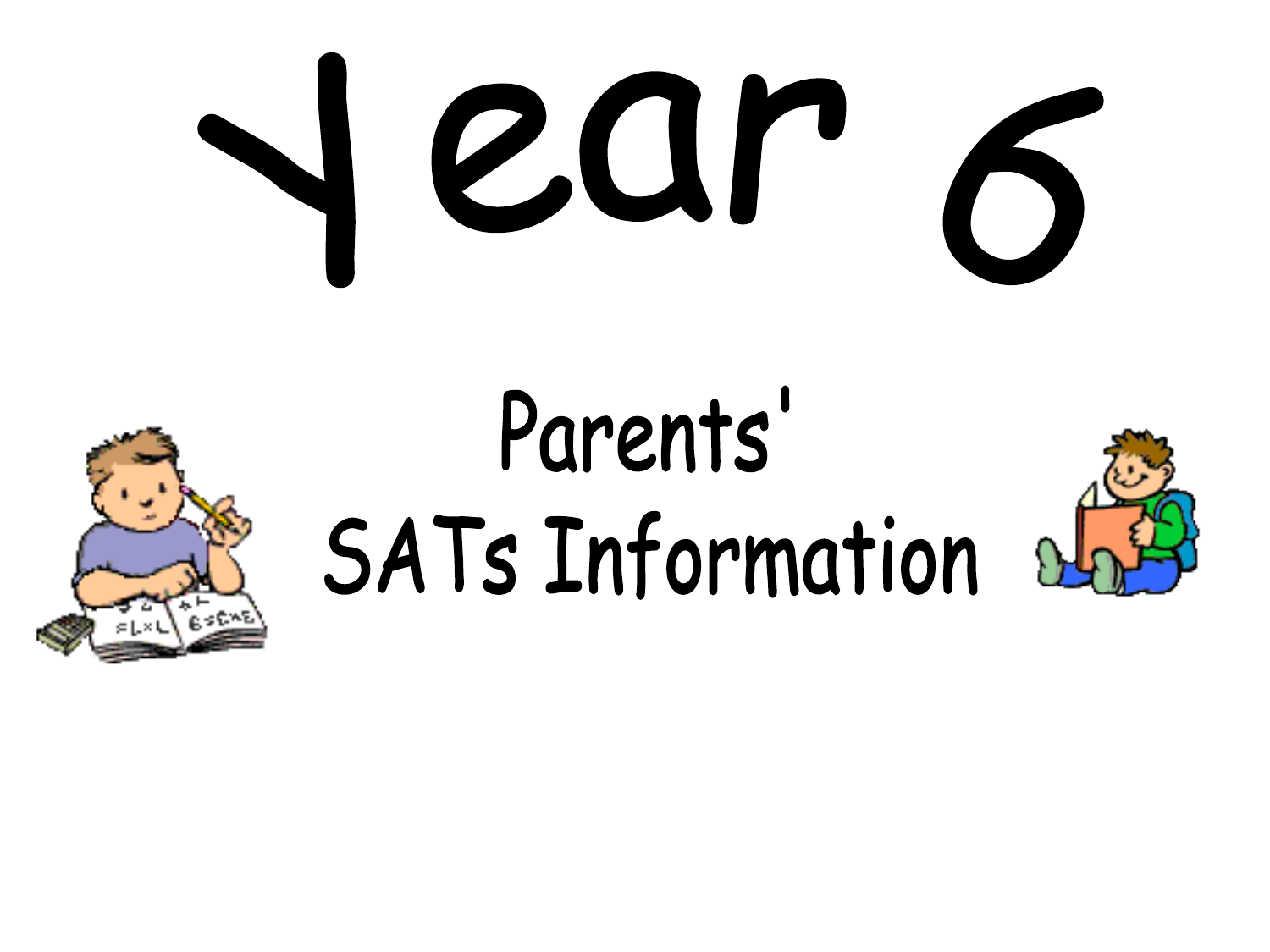## **What are KS2 SATs?**

- •Standard Assessment Tests
- •All children have to be tested before they go to senior school
- •Provide assessment information for senior schools

•Purpose – assign National Curriculum levels to children before they leave primary school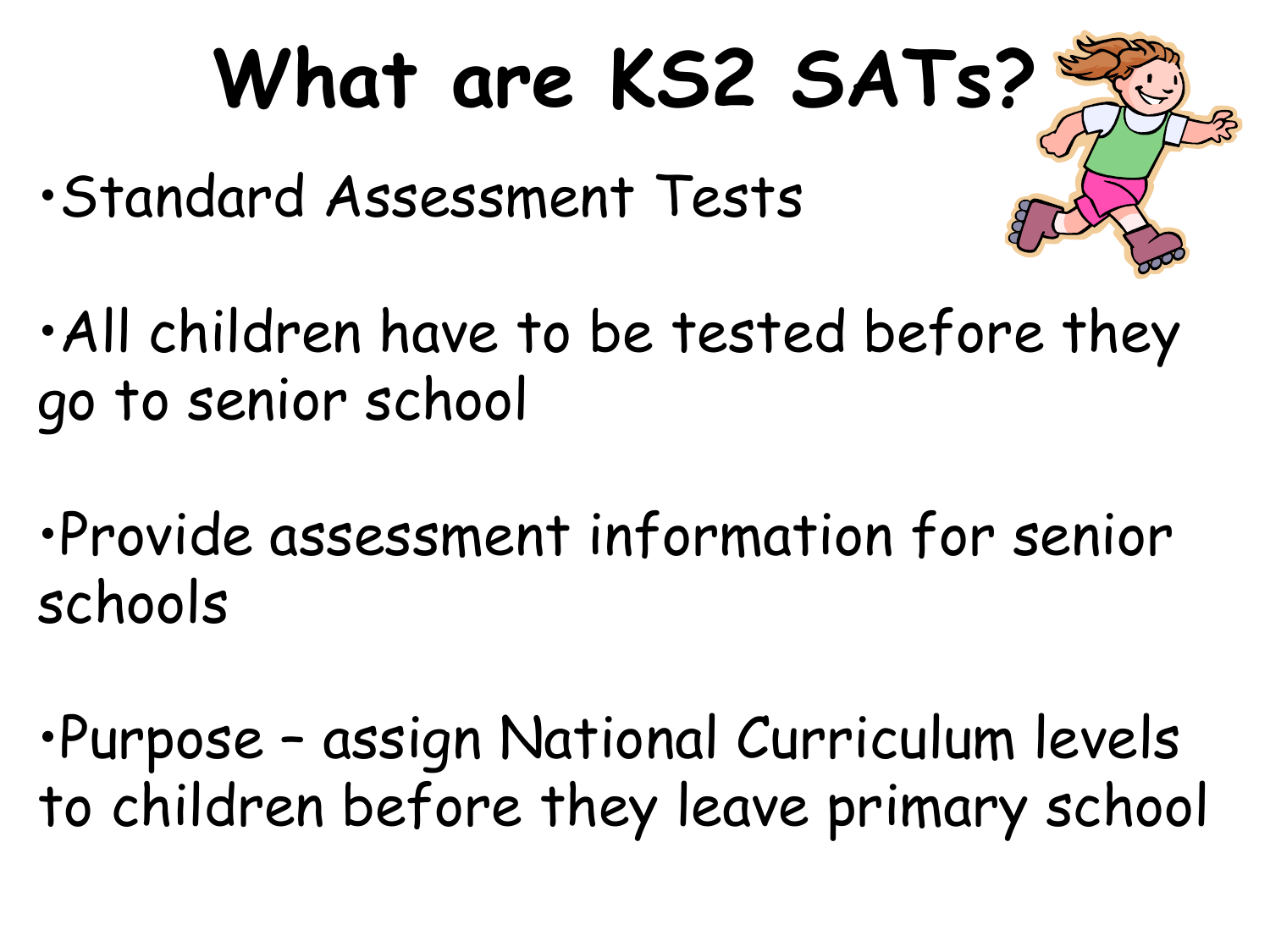## What level should Y6 children be at?

•Level 2 – these children will not be entered for the tests

- •Level 3 below age related expectation
- •**Level 4 – age related expectation (4b)**
- •Level 5 above age related expectation

**This is the last year of levels, next year children leaving primary school will be assessed in a different way!**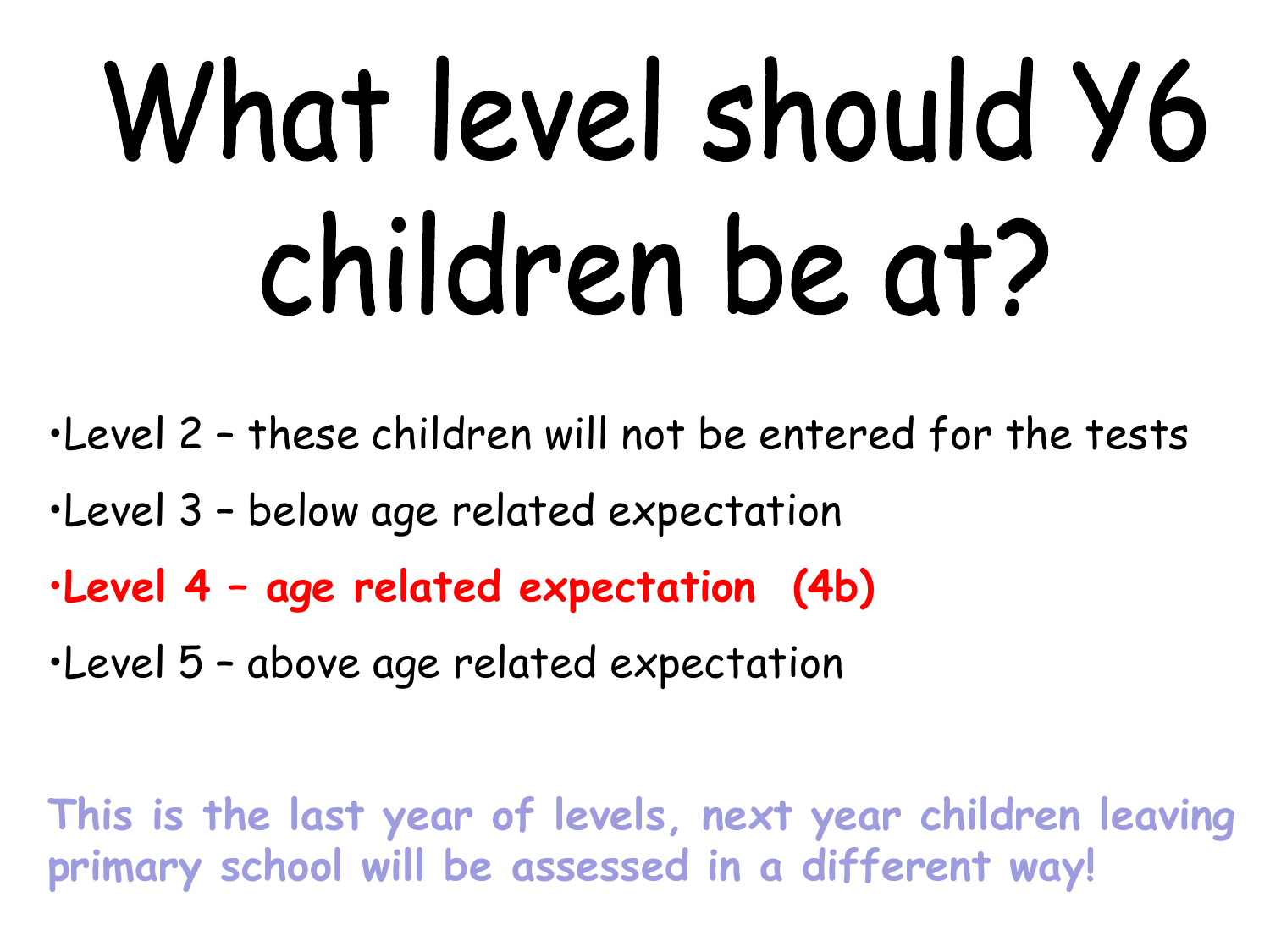## **What other information do senior schools want?**

- SATs results
- Teacher assessments

• Tests administered by the senior schools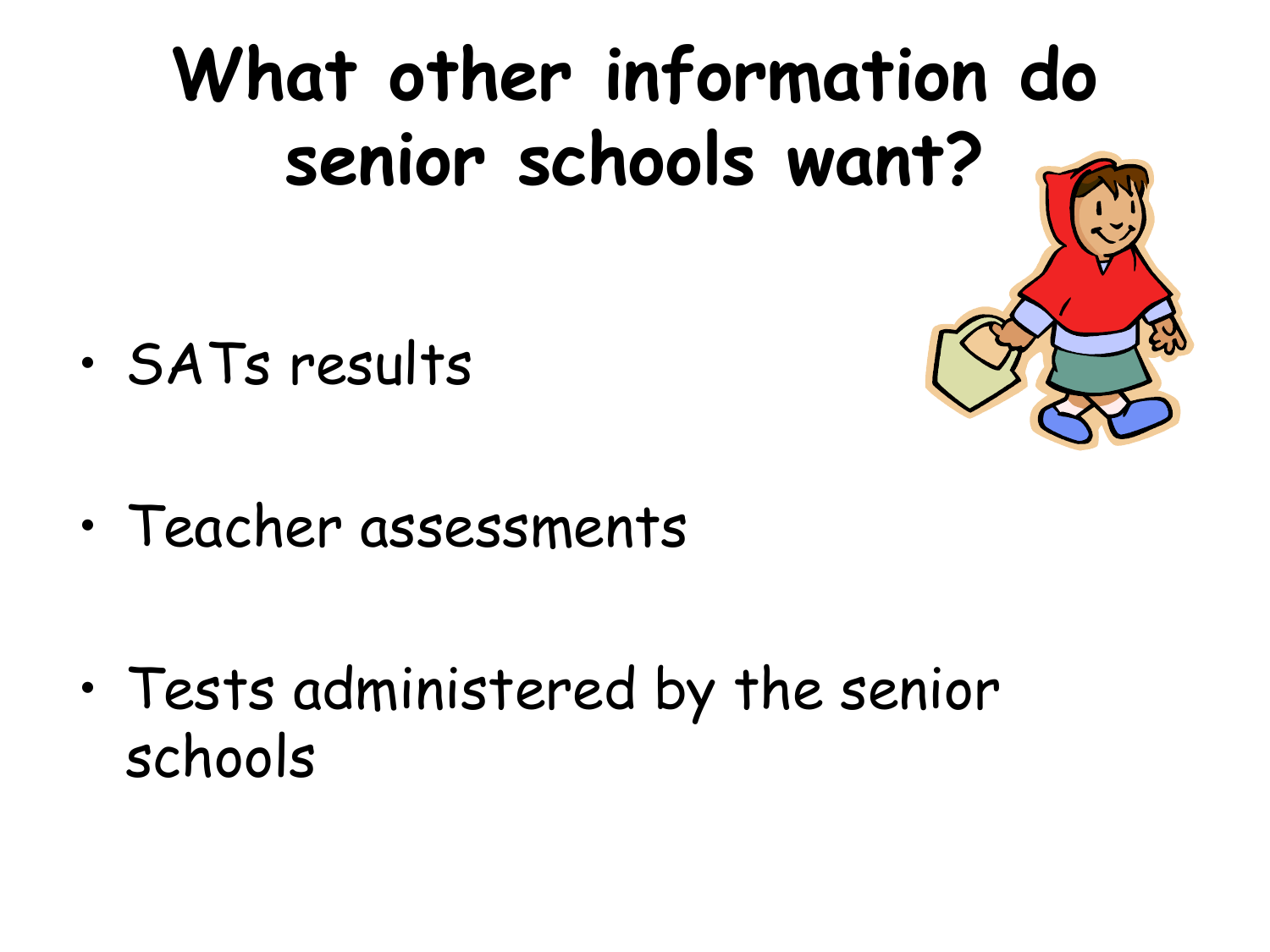## **What does teacher assessment involve, and is it different from testing?**

•Teacher assessment draws together everything the teacher or teachers know about a child, including observations, marked work and school assessments.

•Teacher assessment is not a 'snapshot' like tests and is therefore more reliable.

•There can be a difference between teacher assessment results and test levels.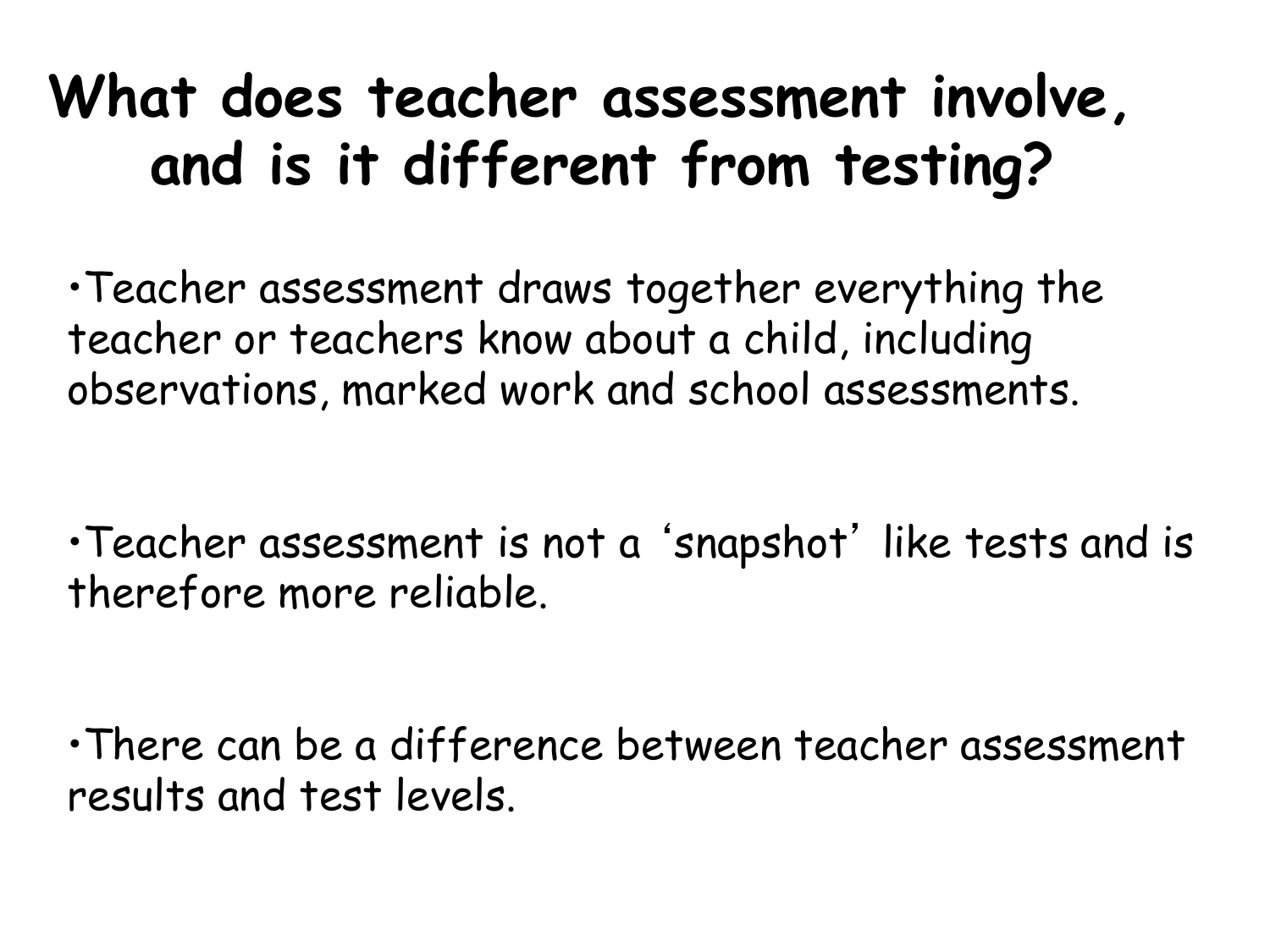## **How is SATs week organised?**

•A timetable is issued to school, telling us on which days/sessions tests must be administered.

- •All children must sit the tests at the same time.
- •Test papers can only be opened 1 hour before the tests begin.
- •Tests are completed in classrooms, with any displays that may help covered over.

•Children are divided into groups for test administration to ensure they are properly supported and feel secure.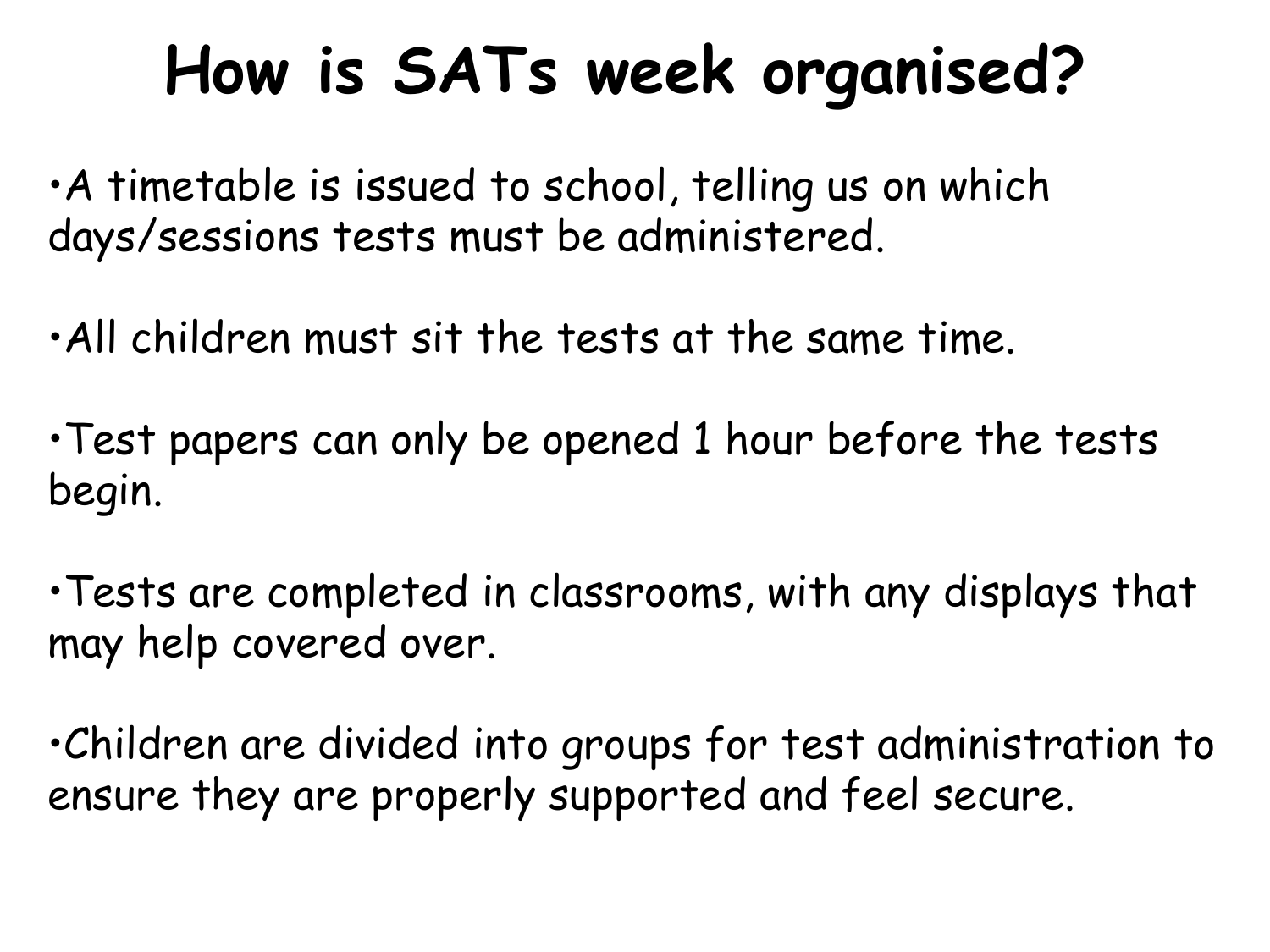Sample SATs Timetable

**Year 6 SATs Week 11th – 14th May 2015**

| Monday 11th                      | Tuesday 12th                                                 | Wednesday                                   | Thursday 14th | Friday 17th |
|----------------------------------|--------------------------------------------------------------|---------------------------------------------|---------------|-------------|
| May                              | May                                                          | 13th May                                    | May           | May         |
| English -<br><b>Reading Test</b> | English -<br>Grammar,<br>punctuation<br>and spelling<br>test | <b>Mental Maths</b><br>Test<br>Maths Test A | Maths Test B  | Fun day!    |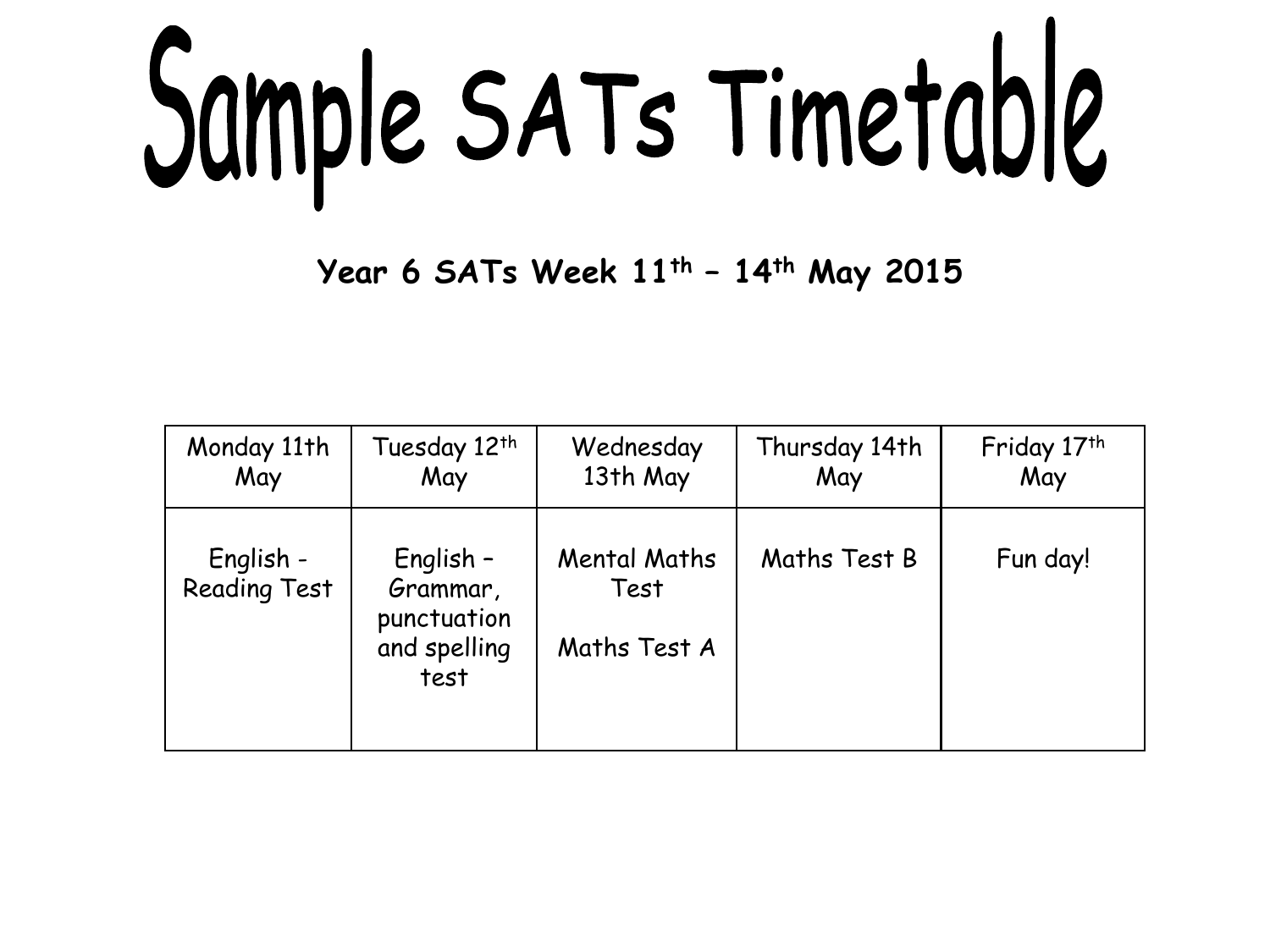#### **During SATs week:**



•Please ensure that your child is in school every day during SATs week.

•Ensure that they are in school on time

•Please don't book anything during this week e.g. doctor's appointments, holidays etc

•If your child is ill, let us know immediately.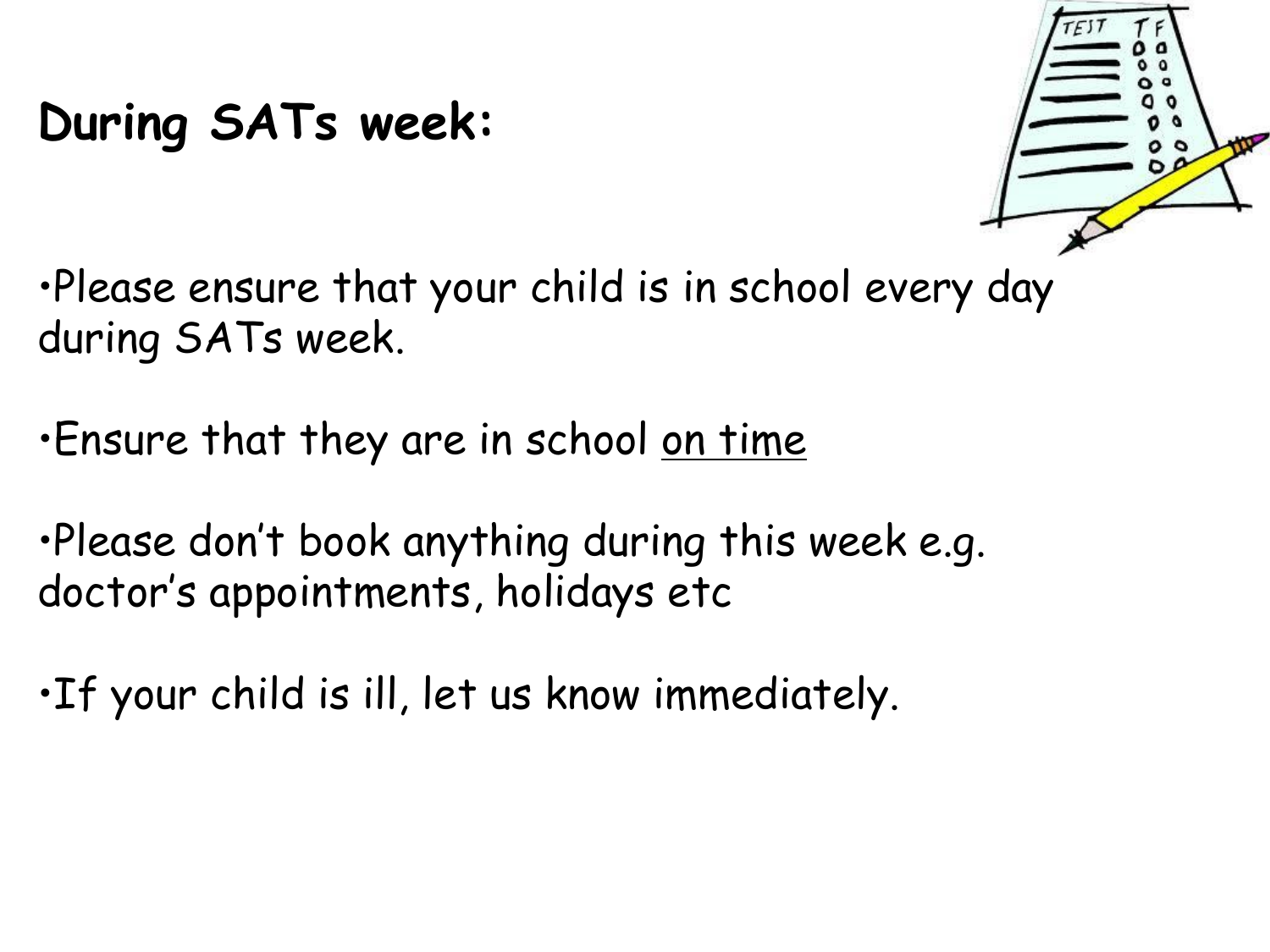

## English SATs consist of:

- •A reading test
- •A grammar, punctuation and spelling test

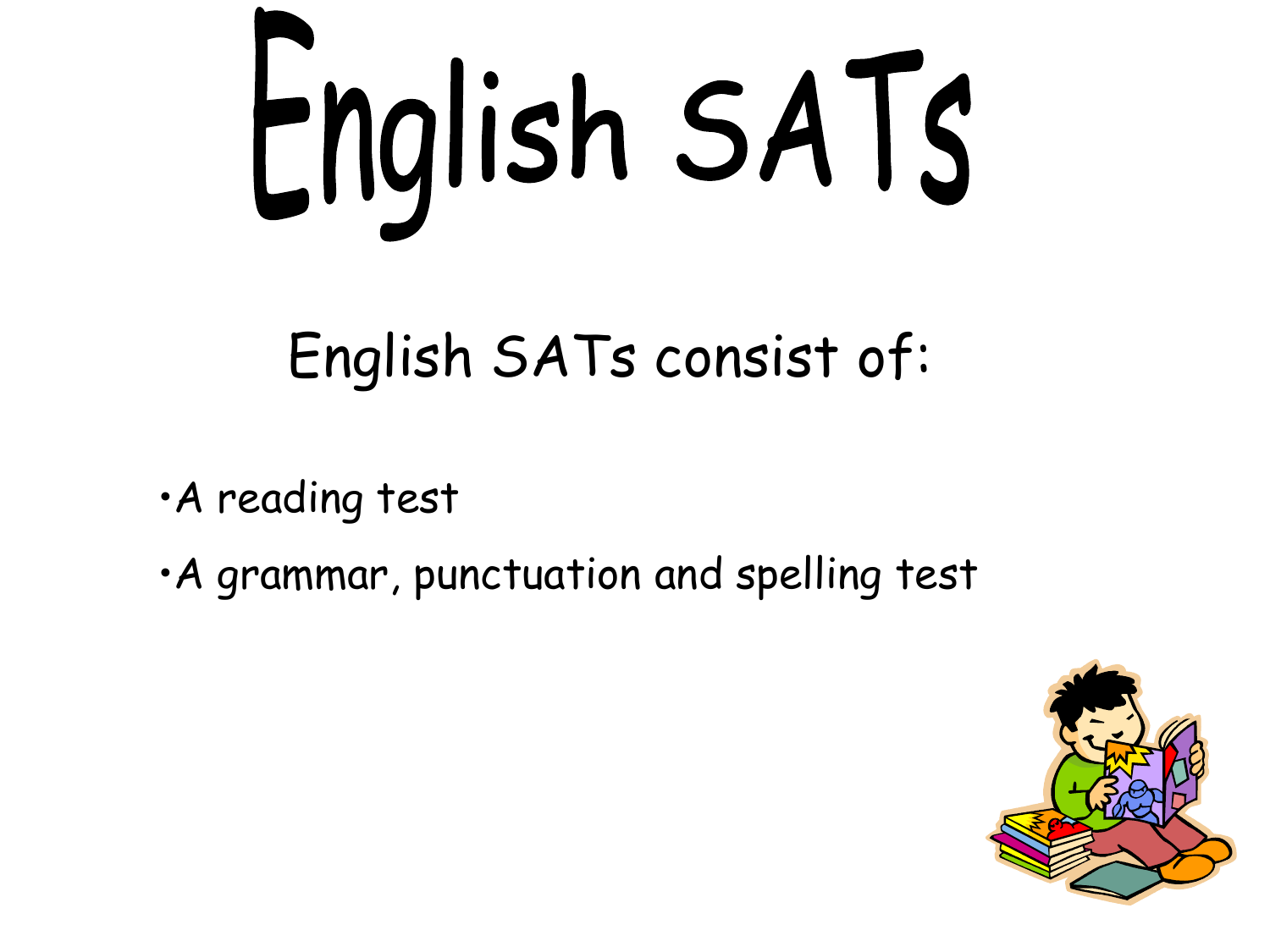

- •1 hour to read booklet and answer questions.
- •There will be 3 texts and sets of questions which are all different difficulty levels.
- •There are a variety of different questions to be answered in different ways
- •Children cannot have any adult help in this test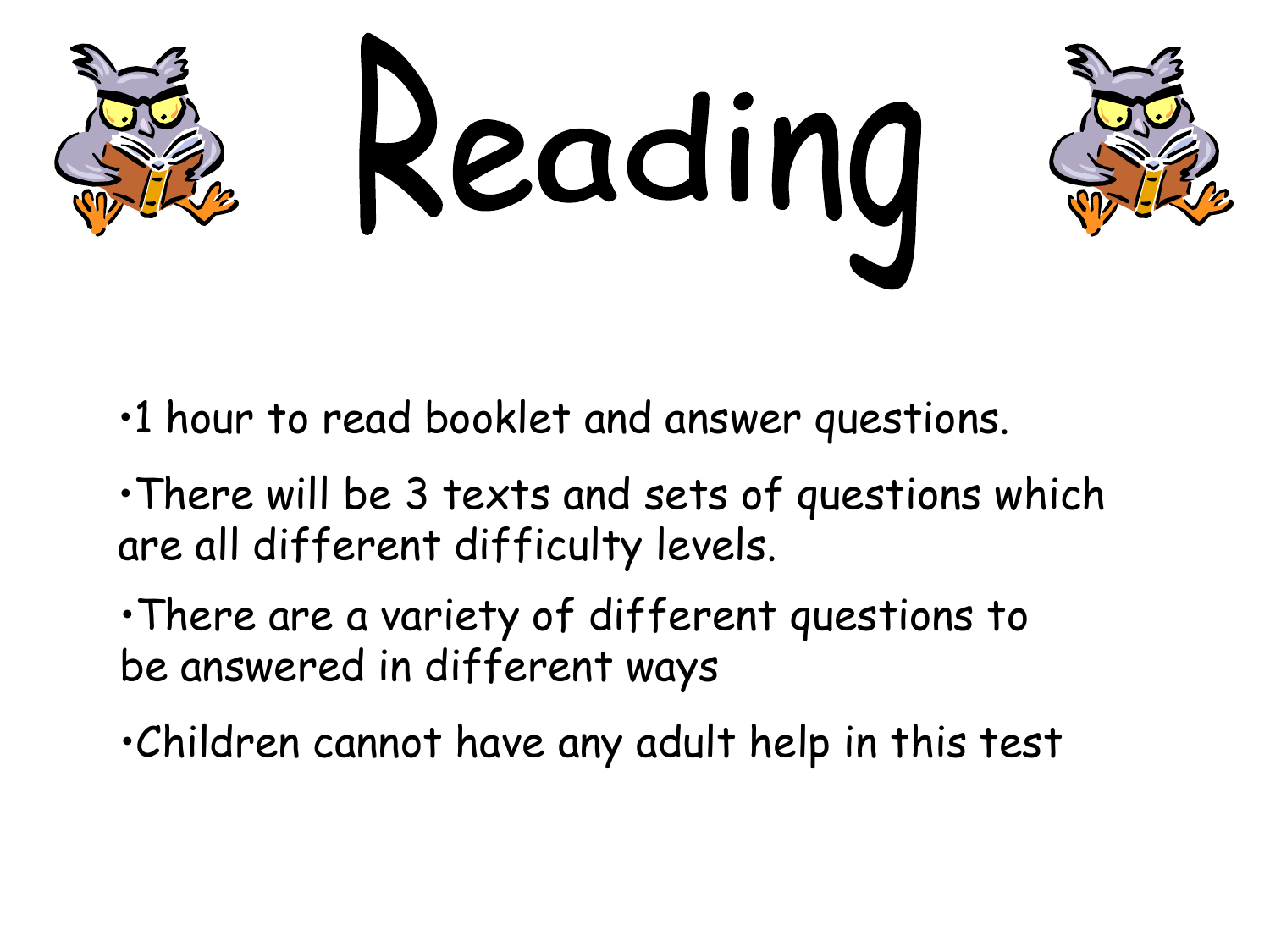



•There are 4 main types of questions on the reading paper:

- •**Literal** answer is there in the text
- •**Deductive** look for clues
- •**Inferential** read between the lines
- •**Authorial intent** e.g. why does an author use a particular word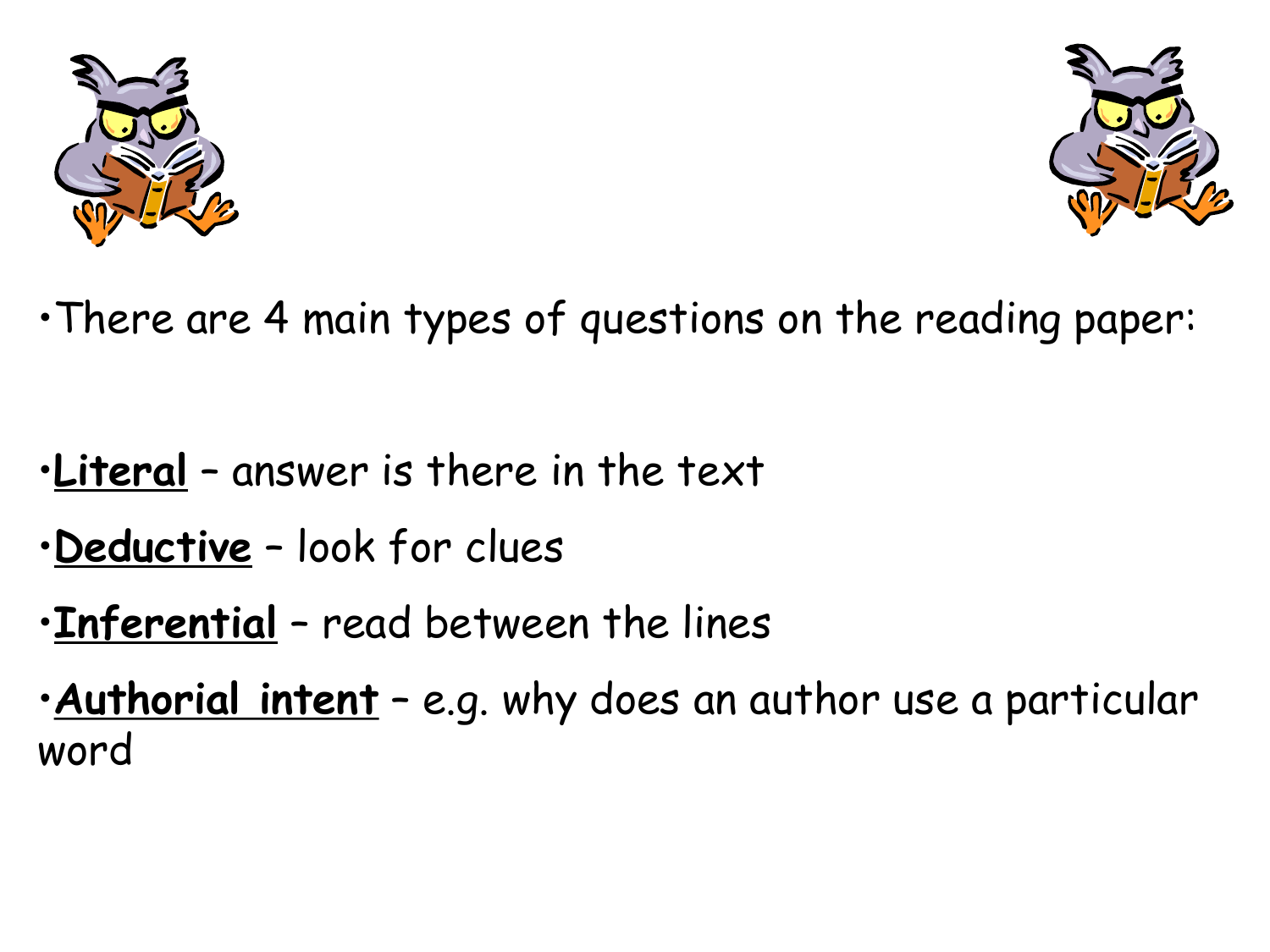

### **Sentence from:**  '**A Day in the English Countryside**'



As the afternoon light started to fade, the cow stopped eating grass, stood instead with its head over the gate and gazed expectantly down the lane.

- 1. How light was it? (Literal)
- 2. What three things did the cow do? (Literal)
- 3. What time of day was it? (Deductive)
- 4. Where was the cow? (Deductive)
- 5. What do you think the cow was expecting? (Inferential)
- 6. What strategies does the writer use to give the reader so much information in a single sentence? (Authorial intent)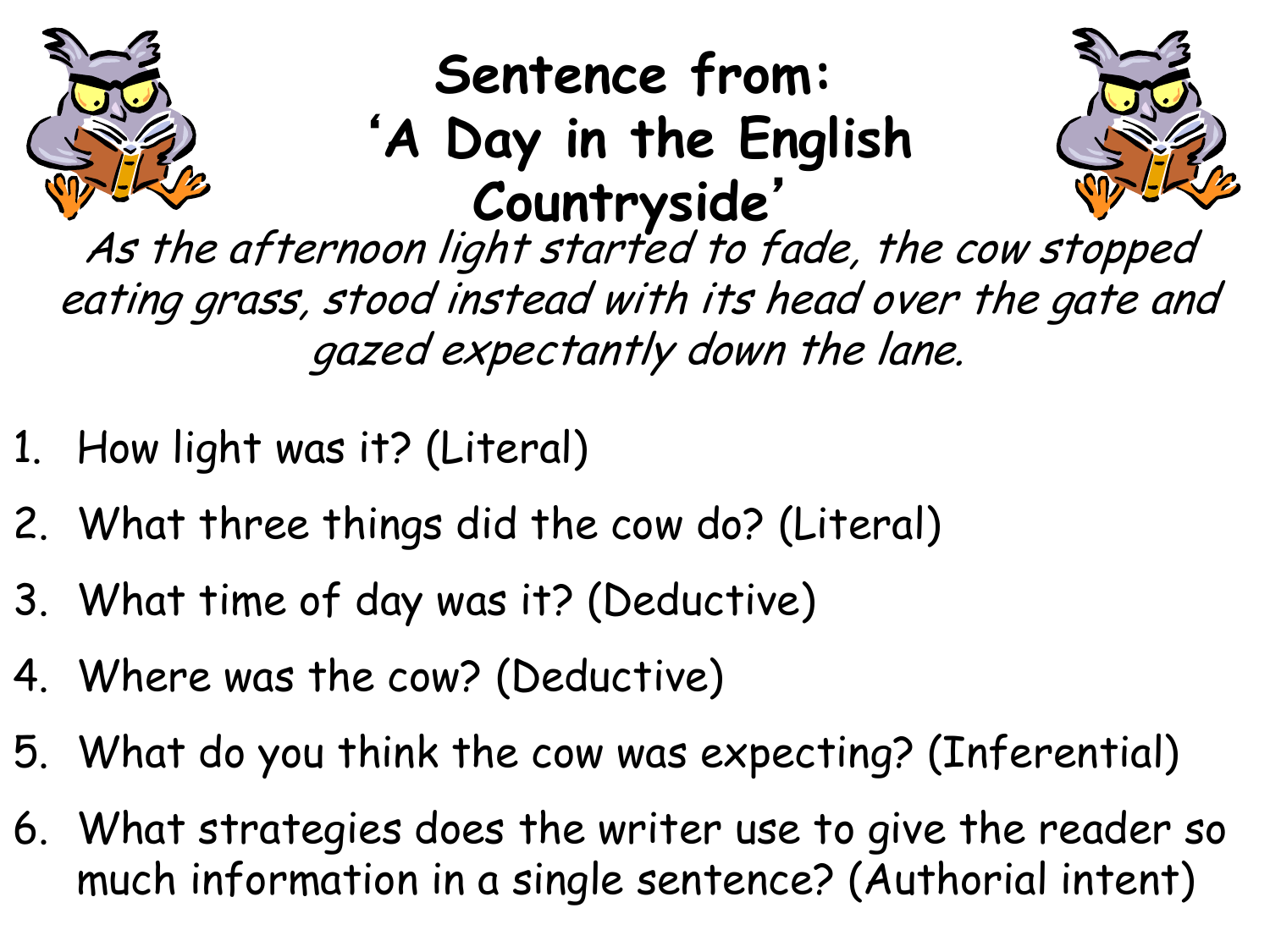

## **How can parents help with reading?**



- Ensure your child reads every night!
- Encourage them to read fiction and non-fiction.
- Try to ask them questions about the text.
- Help them with the different skills of reading especially 'skim' reading where they are looking for key words in the text.
- Speed reading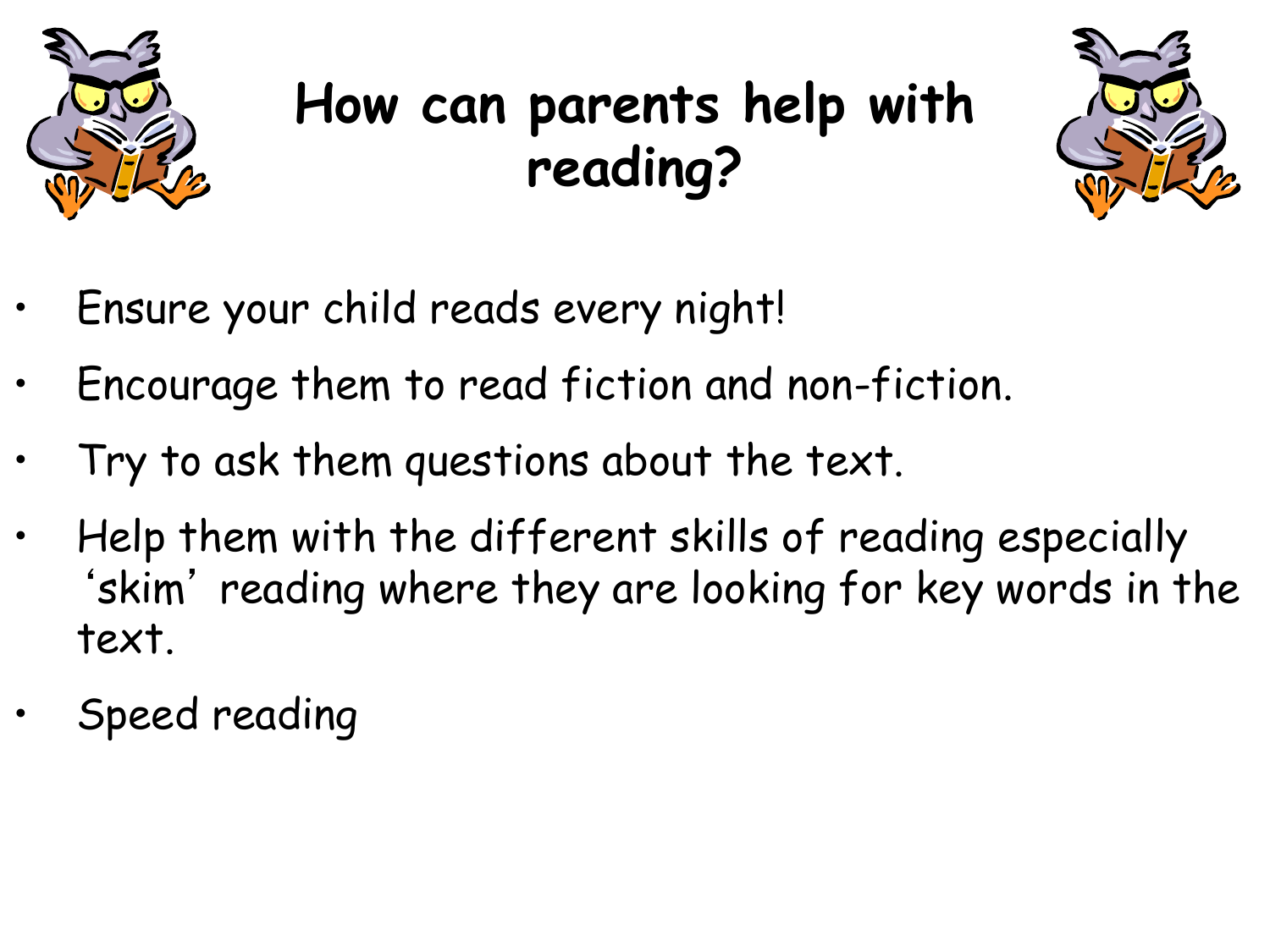

- New for 2013
- 45 minutes test on grammar

Circle all the adverbs in the sentence below.

Open the drawers carefully and quietly when using the filing cabinet.

Tick one word to complete the sentence below.

Michael and Kate read their books \_\_\_\_\_\_\_\_\_\_\_\_\_\_\_\_they ate their sandwiches.



- Spelling test is separate.
- Worth 20 marks out of 70.
- Can affect the overall level obtained.

**Sentence Punctuation** Look out 2 How are you doing ÷

Draw lines to match each sentence with the most likely final punctuation.

January is the first month of the year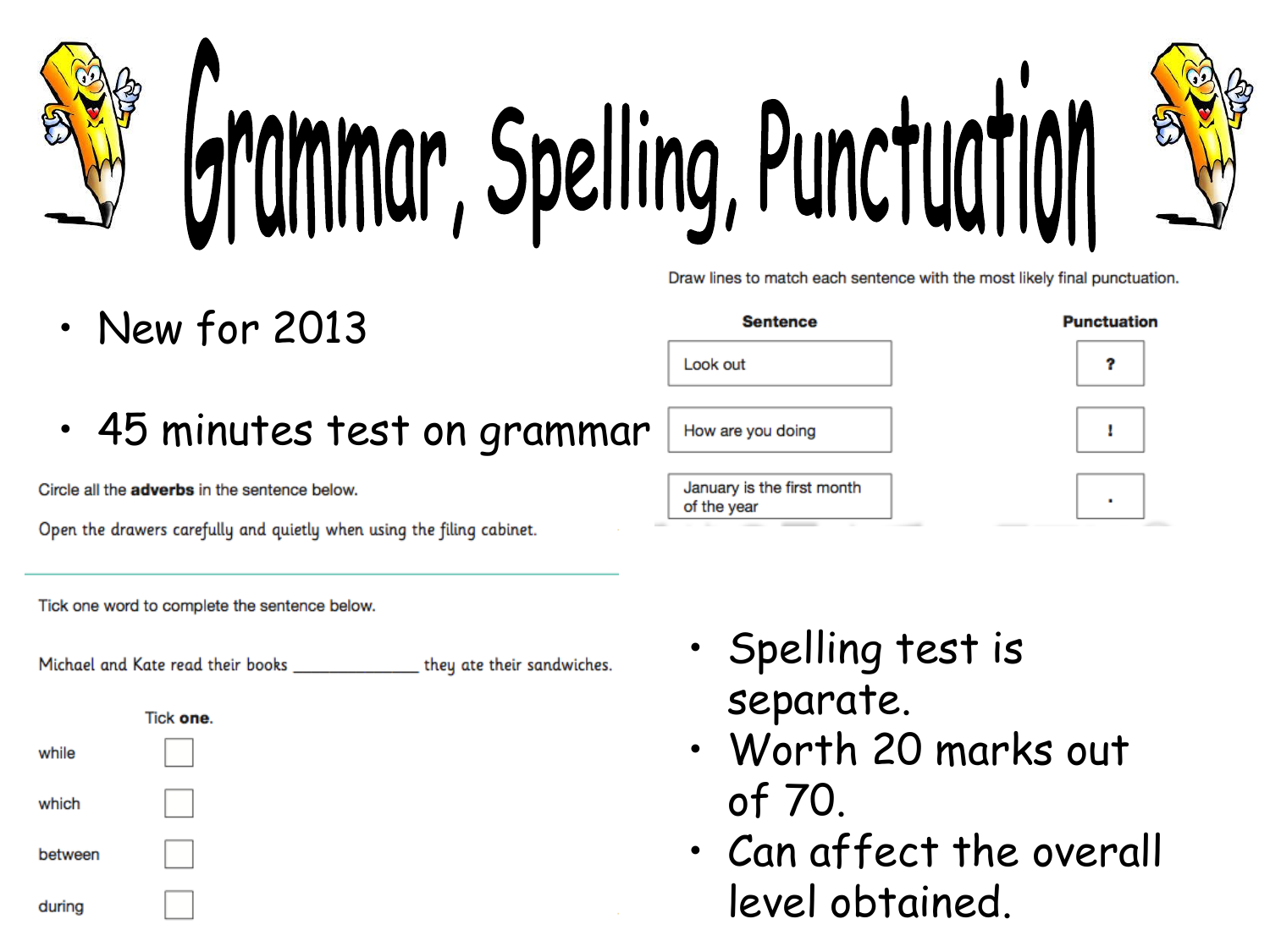

## **How can parents help with writing?**



•Again, reading a variety of texts – the more children read, the more familiar they become with different text types

•Spelling/comprehension homework

•Encouraging your child to complete all homework and discussing their work with them.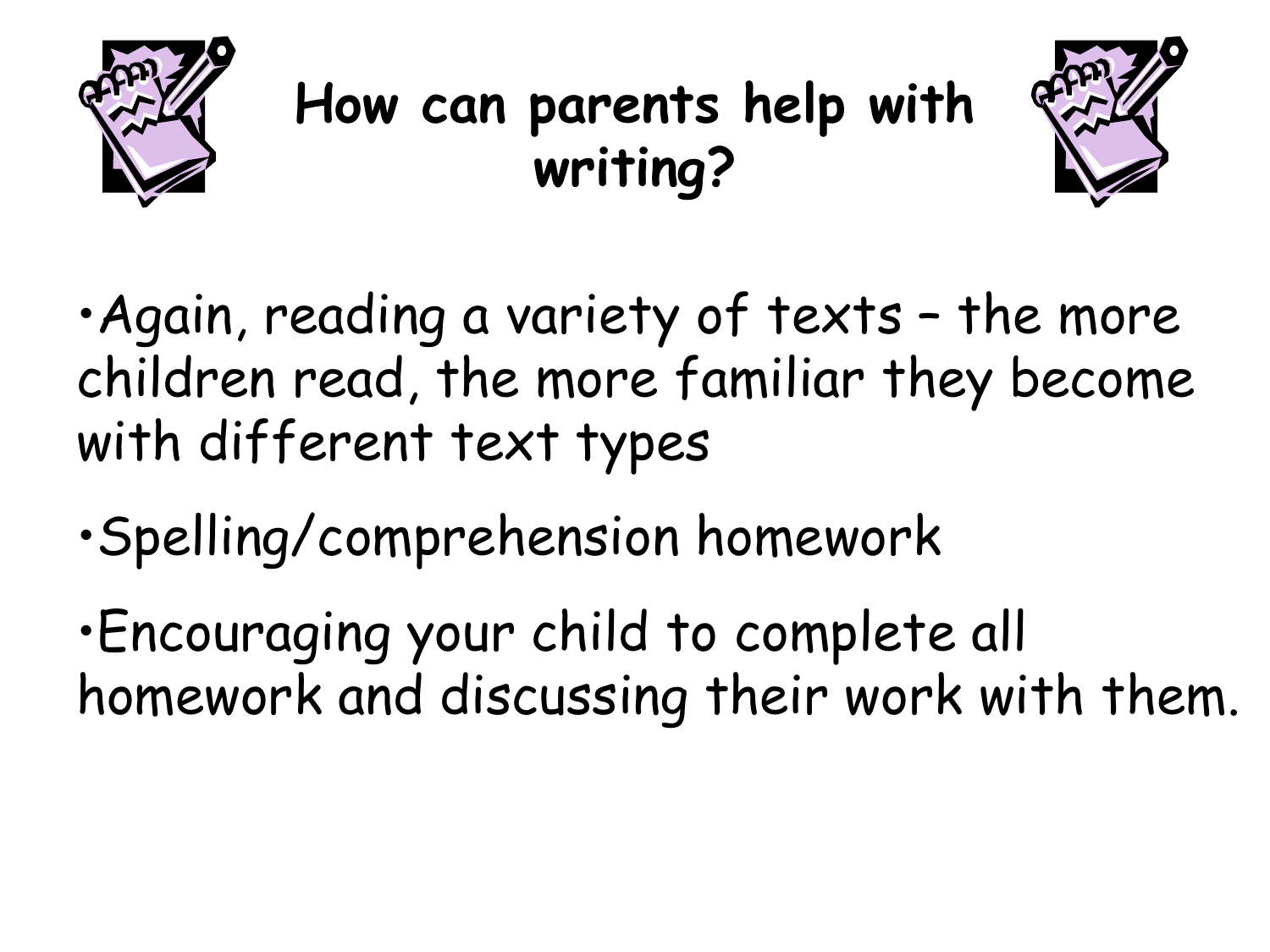



•Mathematics SATs consist of:

•**A mental mathematics test.**

This is a 20 minute orally delivered, taped assessment. The mental mathematics test has a subject weighting of 20%.

•**Two written test papers** 

**Test A and Test B**

This year, there will not be a calculator test.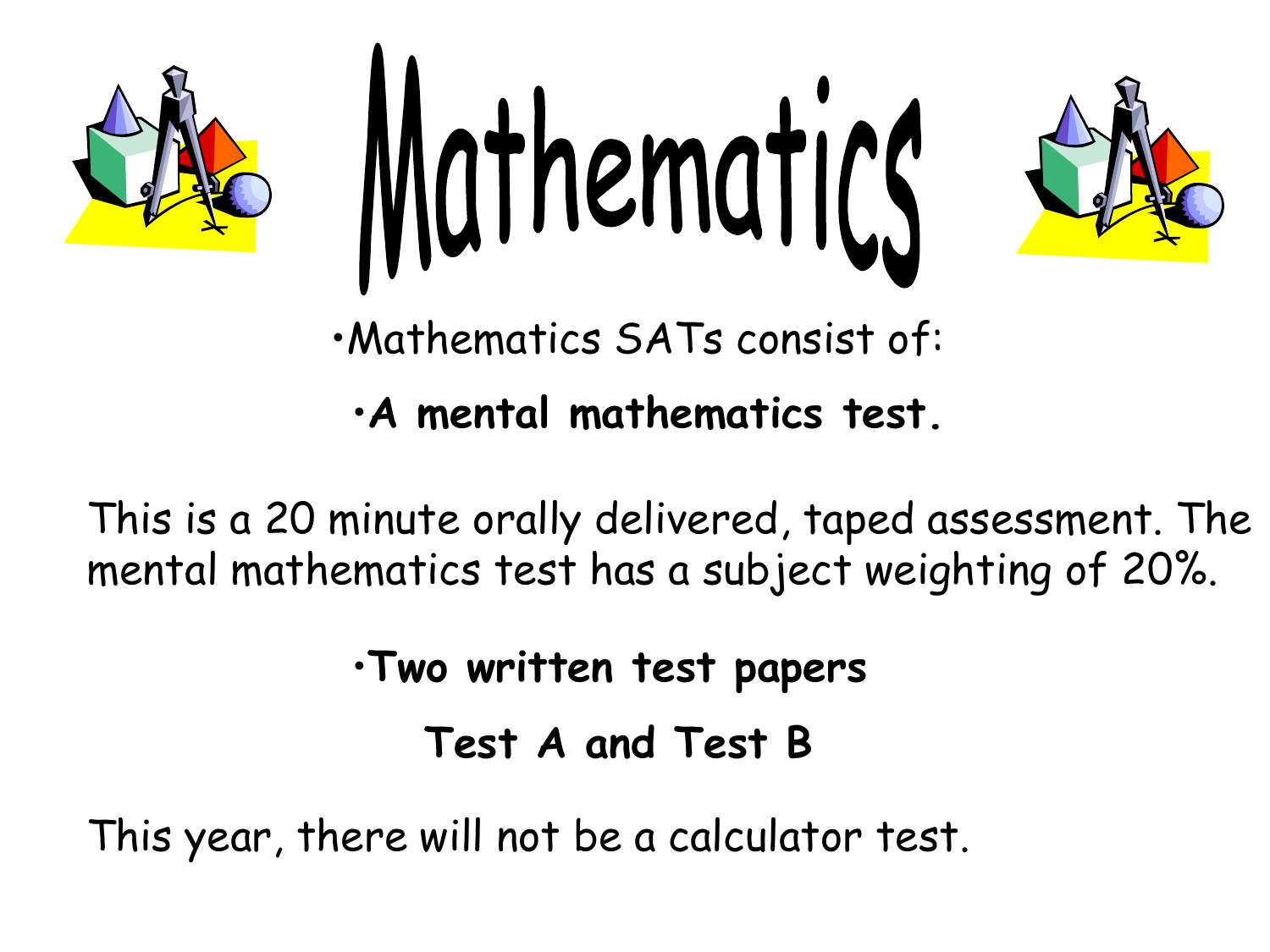



•Some questions are worth one mark and therefore accuracy is important.

•Other questions are worth two marks and even if the answer is wrong, a mark may be given for correct working.

•Teachers may read questions in both written papers to pupils if asked.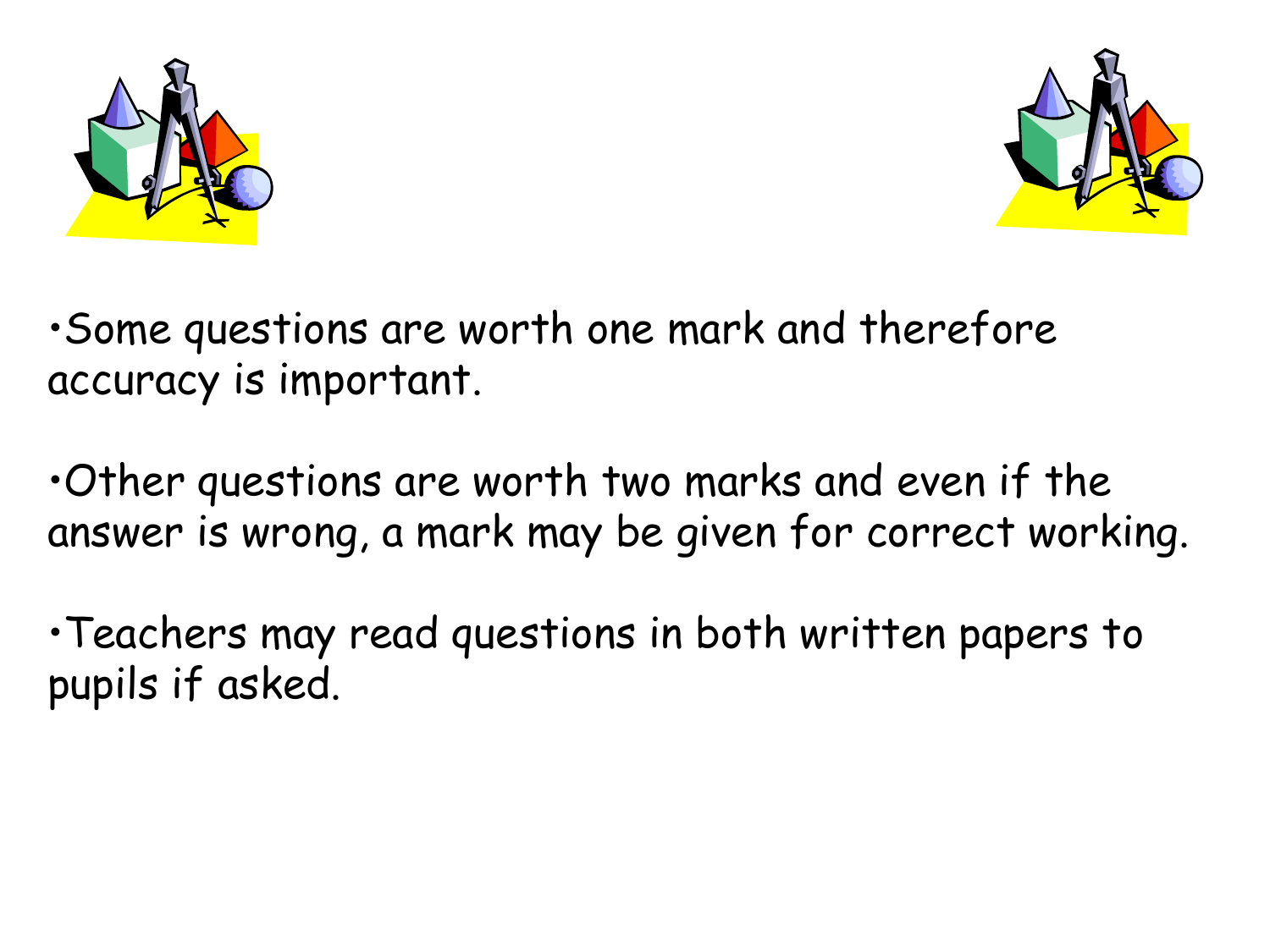

## **Typical mental maths questions**



#### **5 second questions:**

What is double ninety? What time is it half an hour after ten-fifteen?

#### **10 second questions:**

The temperature was three degrees Celsius. It goes down by eight degrees. Write the new temperature.

Add three point three to seven point seven.

Lara spends three pounds fifty-five. She pays with a ten pound note. How much change does she get?

#### **15 second questions:**

Multiply thirty-five by six. Nine is half of a number. What is one-third of the number? Four oranges cost ninety-five pence. How much do 12 oranges cost?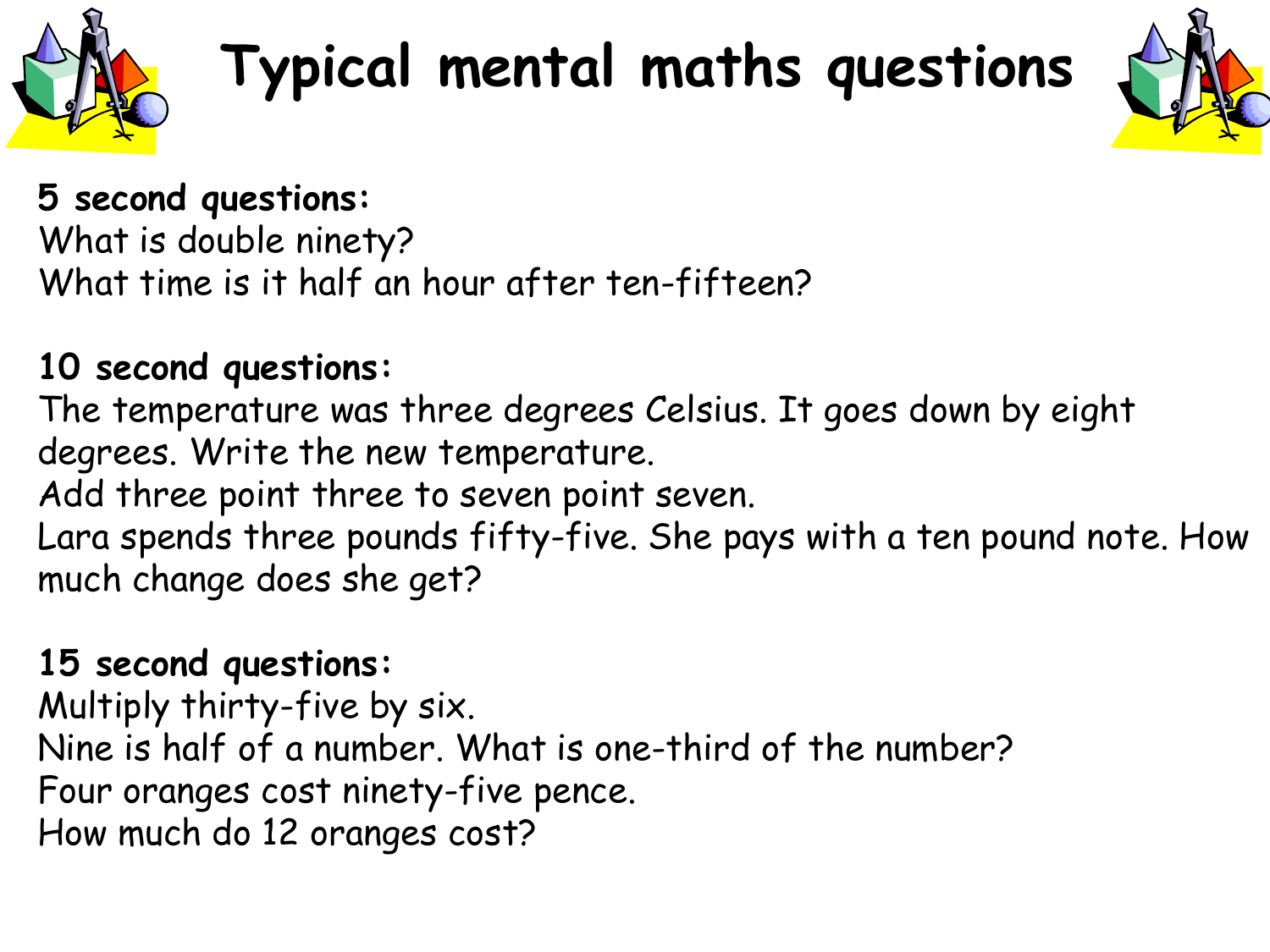

## **How can parents help with Maths?**



•Support with homework – not just helping with the Maths but reading the question can really help.

## •**TIMES TABLES!!!**

•Help your child to check their work through – this will help them to spot mistakes that can sometimes be easily fixed.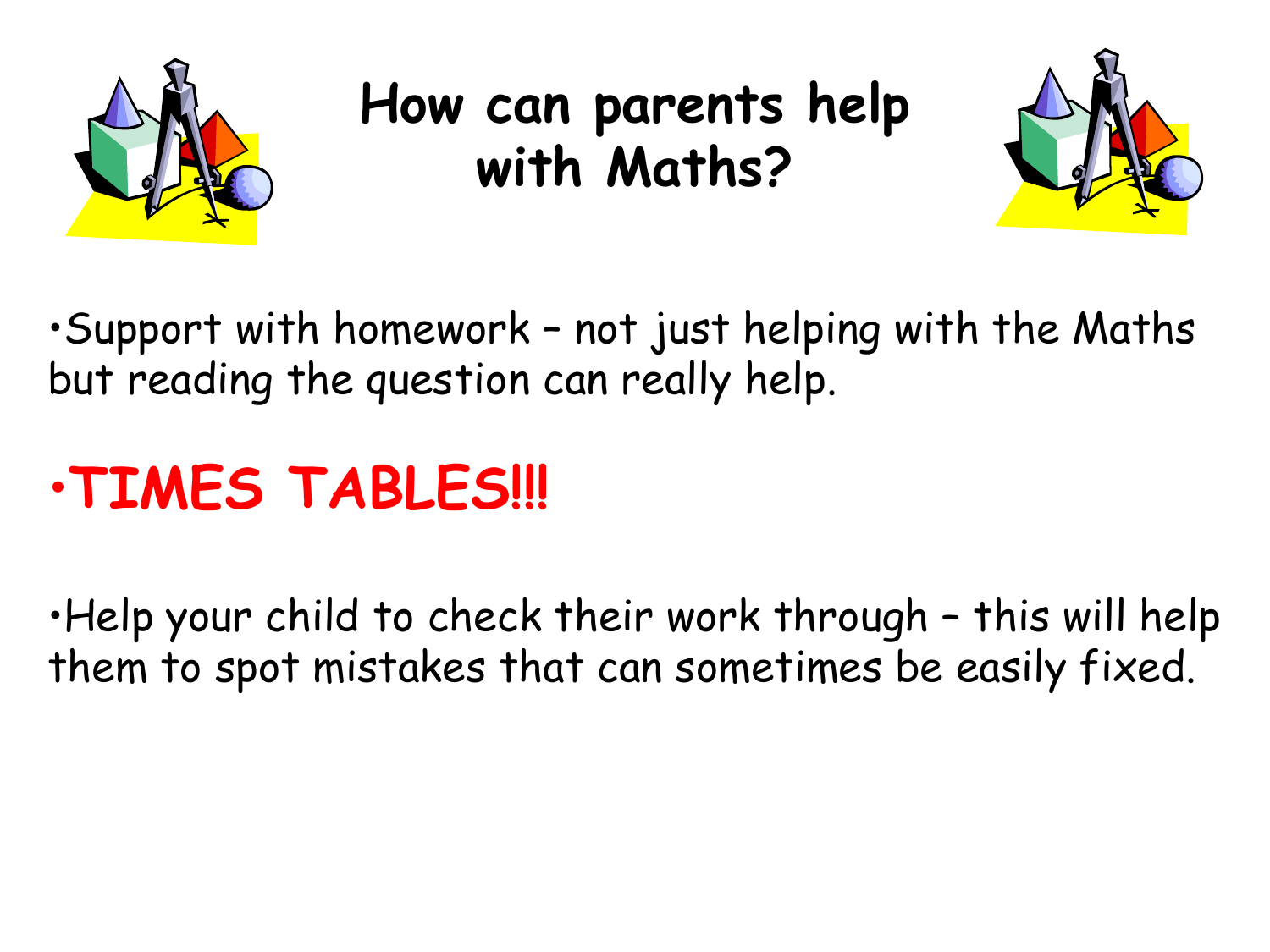## **What are we doing?**

- •Cross-curricular teaching
- •Maths and writing targets
- •Differentiated activities across the curriculum
- •Teaching assistant support and interventions
- •Homework
- •Test preparation
- Encouragement

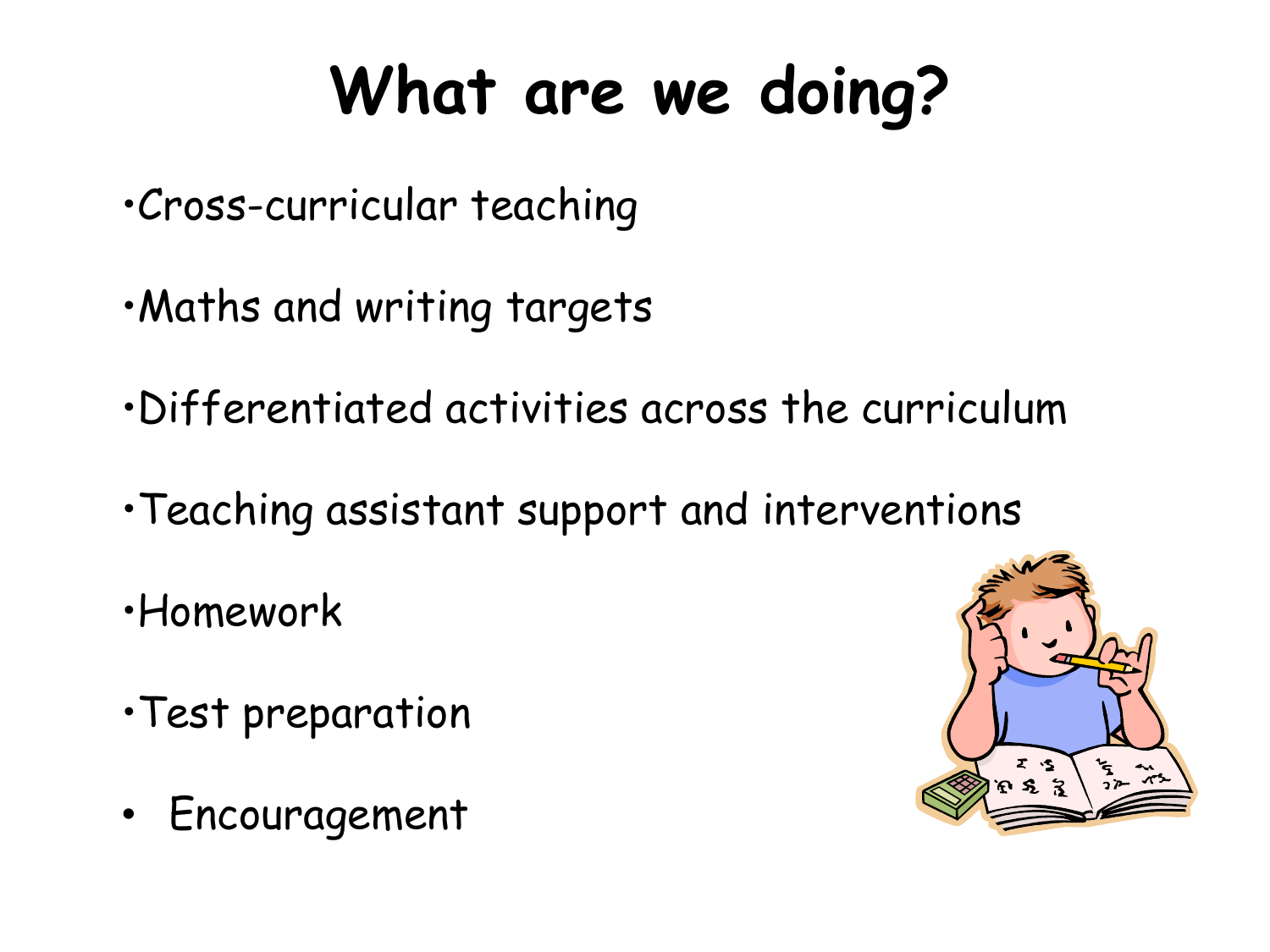## **How can parents help?**

•The best help is interest taken in learning and progress.

•Supporting homework.



•Good communication between the school and home.

•Getting a good sleep on a school night!

•Ensuring attendance at school from now until SATs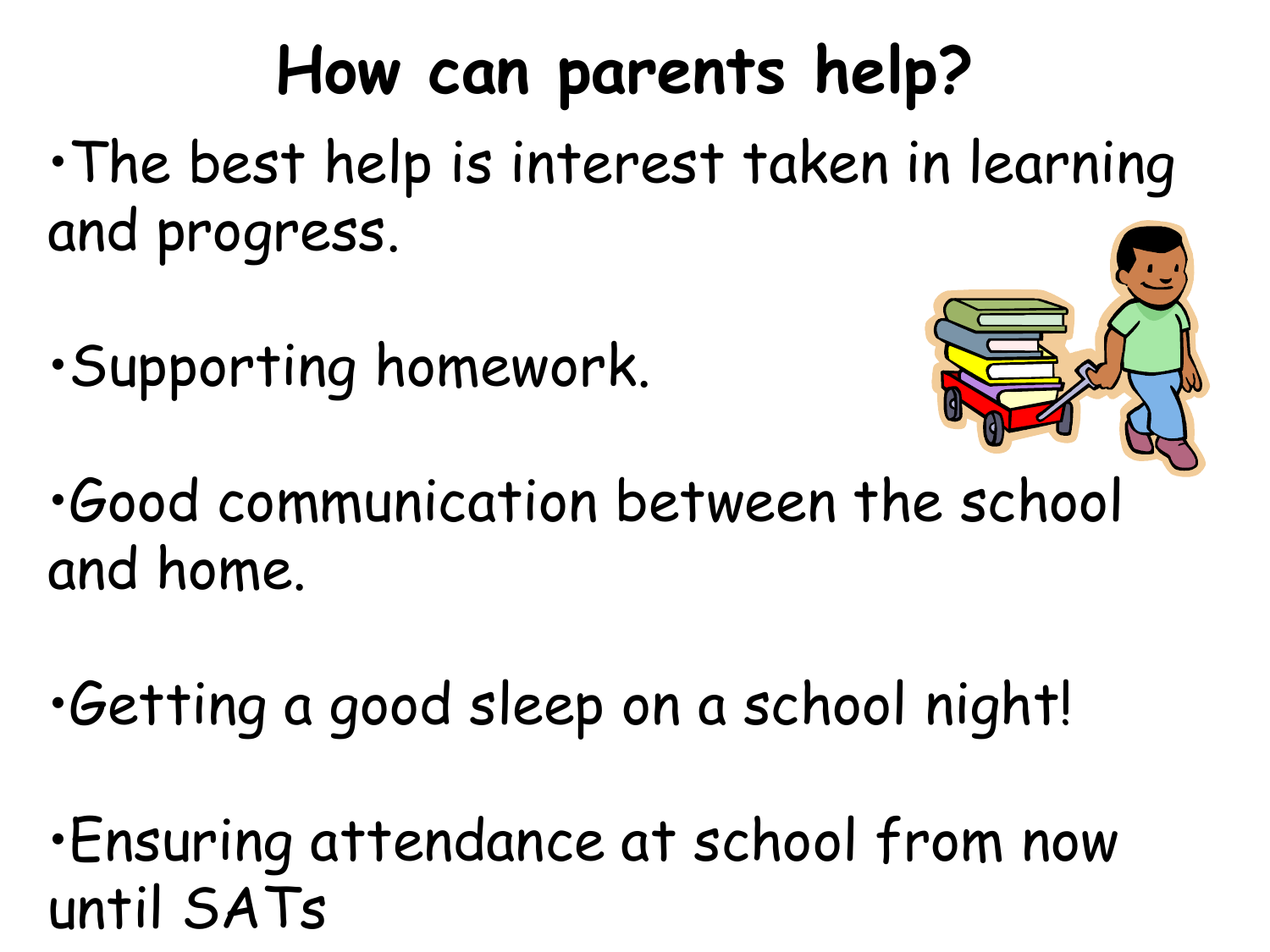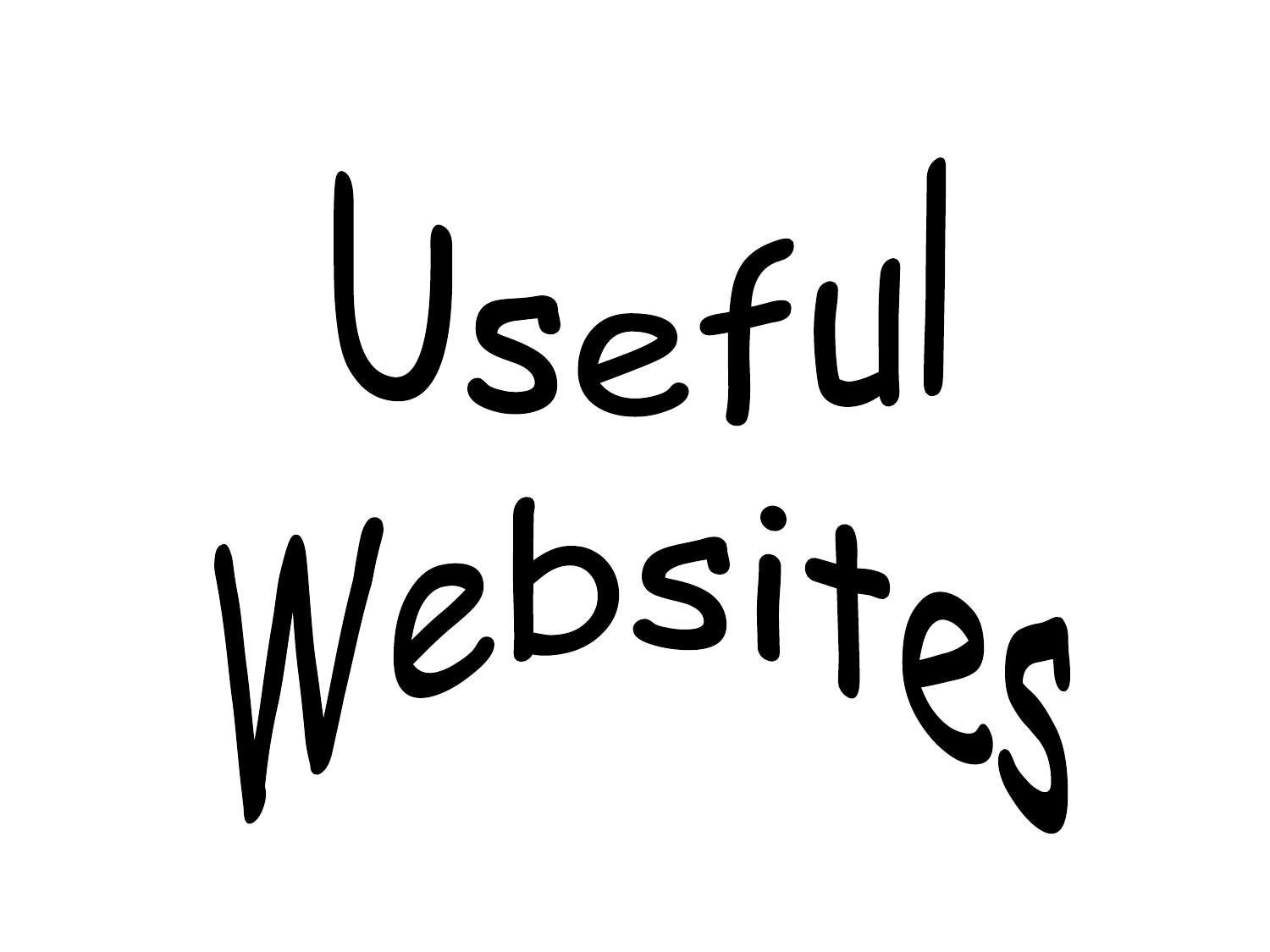#### **<http://www.woodlands-junior.kent.sch.uk/maths/sats/index.html>**

|                                        |                      | Sats Maths Revision - Windows Internet Explorer provided by St Cuthbert's C                                                                                                |        | - <mark> 하</mark> ×           |
|----------------------------------------|----------------------|----------------------------------------------------------------------------------------------------------------------------------------------------------------------------|--------|-------------------------------|
| File Edit                              | View Favorites Tools | Help                                                                                                                                                                       |        |                               |
|                                        |                      | <b>◆Back・→・× 2 4 3</b>                                                                                                                                                     |        |                               |
|                                        |                      | Address <b>&amp;</b> http://www.woodlands-junior.kent.sch.uk/maths/sats/index.html                                                                                         | ⊡ D Go | $\lfloor$ Links $\rightarrow$ |
| <b>Google</b> - sats revision websites |                      | $\boxed{\bullet}$ G Search $\rightarrow$ $\boxed{\circ}$ $\boxed{\circ}$ 19 blocked<br>ABC Check • ※ AutoLink • 日 AutoFill 20 Options A [6] sats [6] revision [6] websites |        |                               |
|                                        |                      |                                                                                                                                                                            |        |                               |
|                                        |                      | Woodlands <sub>)</sub><br><b>Woodlands Maths - Year 6 Sats</b><br>Junior School                                                                                            |        |                               |
|                                        |                      | Maths Index   Literacy Zone   Science Zone   Homework Help   Woodlands Games                                                                                               |        |                               |
|                                        |                      | YOU ARE HERE: Homepage > Site Map > Revision Zone > Maths Zone > Sats                                                                                                      |        |                               |
|                                        |                      | <b>Year 6 Sats and other Tests</b>                                                                                                                                         |        |                               |
|                                        |                      | <b>Back to Maths Zone index</b>                                                                                                                                            |        |                               |
|                                        |                      | <b>Worried about Sats?</b>                                                                                                                                                 |        |                               |
|                                        |                      | <b>Preparing for Maths Sats and other tests</b>                                                                                                                            |        |                               |
|                                        |                      |                                                                                                                                                                            |        |                               |
|                                        |                      |                                                                                                                                                                            |        |                               |
|                                        |                      | Play this fun game (Squares, multiples, triangular numbers)                                                                                                                |        |                               |
|                                        |                      | <b>Past Sats Papers</b>                                                                                                                                                    |        |                               |
|                                        |                      | Past SAT Papers for all subjects                                                                                                                                           |        |                               |
|                                        |                      |                                                                                                                                                                            |        |                               |
|                                        |                      | The following Sats Questions are taken from past papers.                                                                                                                   |        |                               |
|                                        |                      | Test A (no answers supplied)                                                                                                                                               |        |                               |
|                                        |                      |                                                                                                                                                                            |        |                               |
| ම                                      | <b>C</b> Internet    |                                                                                                                                                                            |        |                               |
|                                        |                      | Henstart G M M M + D Microsoft Po   M Start Center   ■ 2 Windows  -   图 Publication1    @ Sats Maths R   <mark>画</mark> Microsoft Po   EN                                  |        | « 引 10:13                     |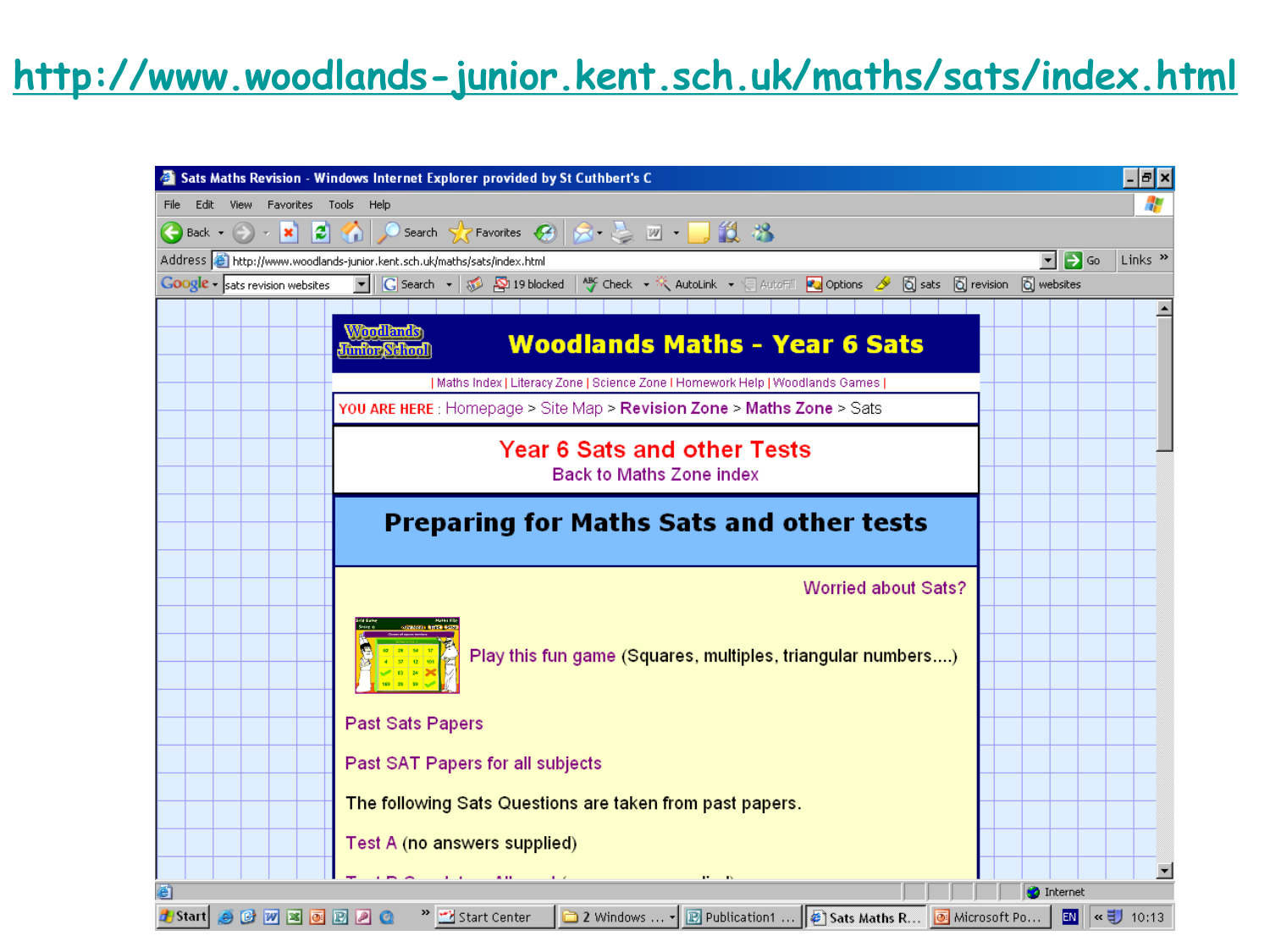#### **<http://www.bbc.co.uk/bitesize/ks2/>**

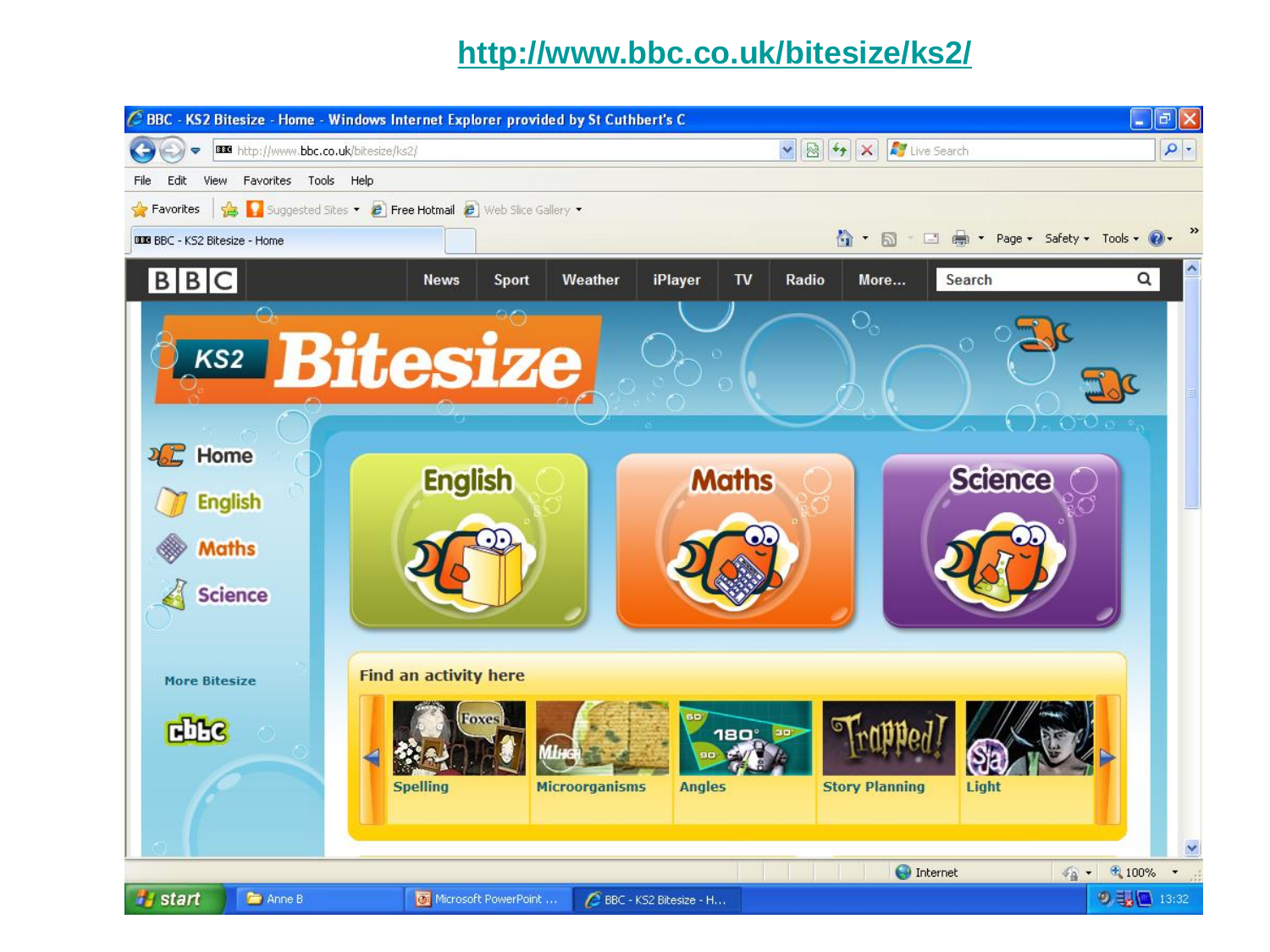#### **[http://www.cgpbooks.co.uk/online\\_rev/ks2\\_choice.asp](http://www.cgpbooks.co.uk/online_rev/ks2_choice.asp)**

| Key Stage 2 Resources - Windows Internet Explorer provided by St Cuthbert's C                                                                                                                                                          | $  \sigma  \times$        |
|----------------------------------------------------------------------------------------------------------------------------------------------------------------------------------------------------------------------------------------|---------------------------|
| Edit<br>Favorites<br>Tools Help<br>File<br><b>View</b>                                                                                                                                                                                 | Æ                         |
| 12 13<br>ø<br>$\leftarrow$<br>Favorites $\left( 2 \right)$<br>×<br>Search<br><b>8 a</b><br>$W$ +<br>Back $\star$                                                                                                                       |                           |
| Address & http://www.cgpbooks.co.uk/online_rev/ks2_choice.asp<br>$\rightarrow$ Go<br>회                                                                                                                                                 | Links <sup>&gt;&gt;</sup> |
| C Search + 30 20 19 blocked<br><b>P</b> Q Options<br>(6) ks2 (6) websites<br><b>Google</b> $\cdot$ sats revision ks2 websites $\  \cdot \ $<br>d sats d revision<br>у                                                                  |                           |
| What's<br><b>Schools</b><br>Private<br><b>Jobs</b><br><b>Shopping</b><br><b>Interactive</b><br>Guestbook<br><b>Home</b><br>Log In                                                                                                      |                           |
| <b>Products</b><br>at CGP<br><b>Products</b><br>Cart<br><b>New</b>                                                                                                                                                                     |                           |
|                                                                                                                                                                                                                                        |                           |
| <b>CGP</b> Interactive                                                                                                                                                                                                                 |                           |
| <b>AS LEVEL</b><br><b>HOME</b><br><b>GCSE</b><br><b>NEW</b><br>KS1<br>KS <sub>2</sub><br>KS3                                                                                                                                           |                           |
| <b>Key Stage 2</b>                                                                                                                                                                                                                     |                           |
| Hurrah You've reached the Key Stage 2 section. To get to the games click on the<br>subject you want below. Then you can use the buttons at the top of each page to go<br>between the different subjects or to get back here. Have fun. |                           |
| Science<br>English<br>Maths                                                                                                                                                                                                            |                           |
| <b>CGP Home : Guestbook : Contact us</b>                                                                                                                                                                                               |                           |
| @2006 Coordination Group Publications                                                                                                                                                                                                  |                           |
|                                                                                                                                                                                                                                        |                           |
|                                                                                                                                                                                                                                        |                           |
| <b>e</b> Done<br><b>O</b> Internet                                                                                                                                                                                                     |                           |
| CZEORAQ<br>Start Center<br><b>图 Publication1 -   卷 Key Stage 2 </b><br># Start <br>۳<br>2 Windows E<br>Microsoft Pow.<br>EN<br>$\le 10:18$                                                                                             |                           |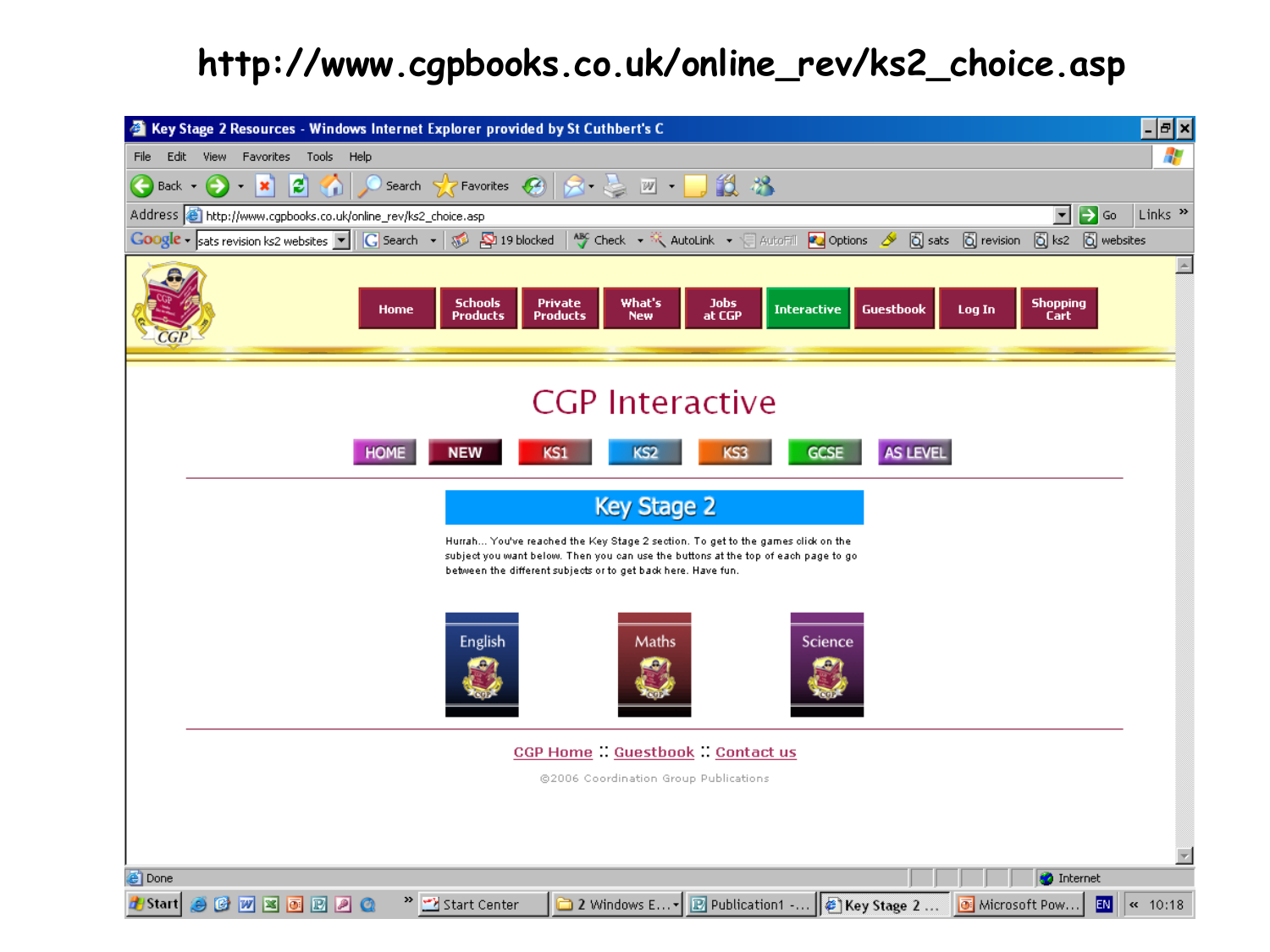**www.mymaths.co.uk** Login: Hoole Password: clock

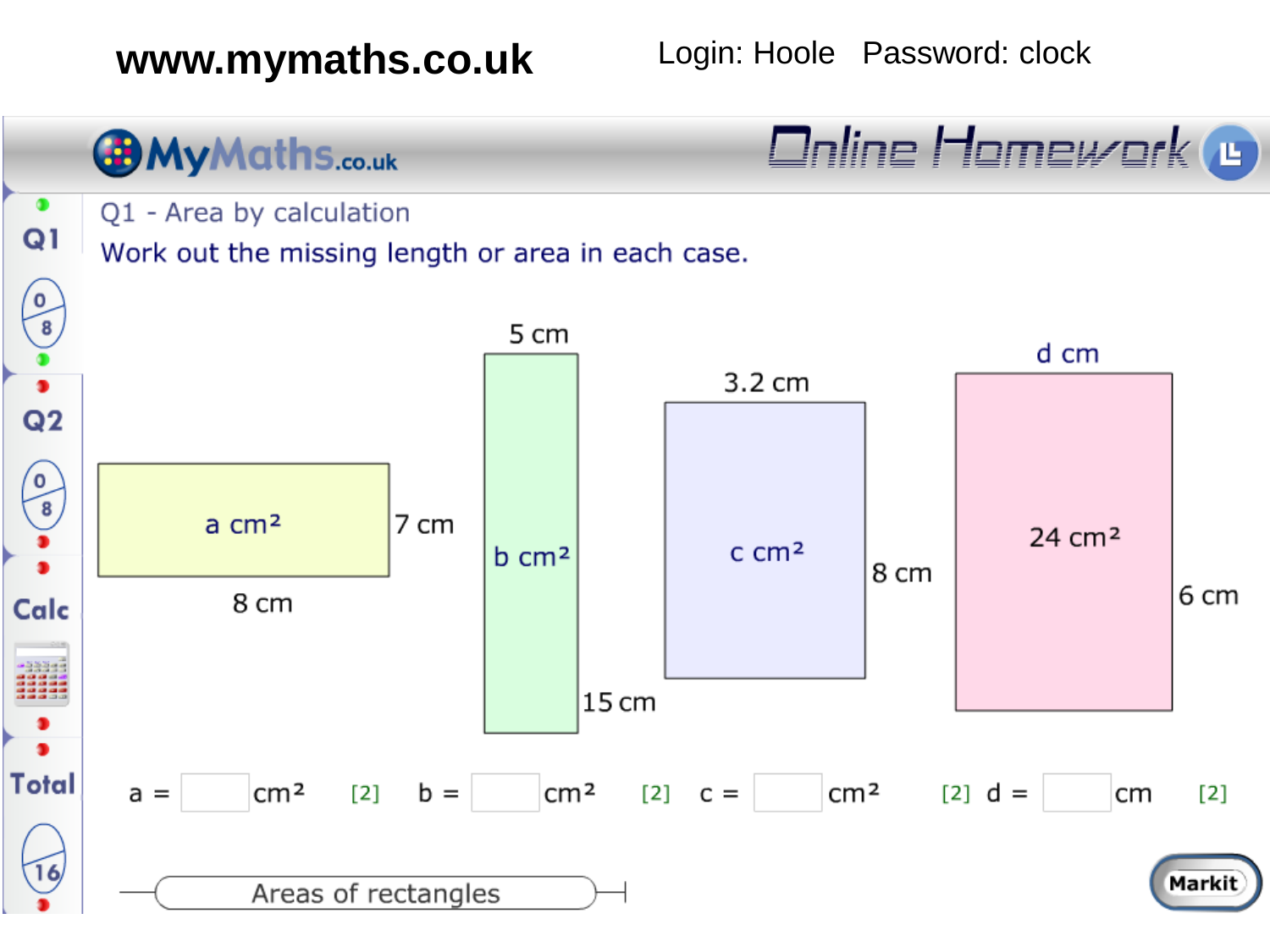## There are many websites available to download free past papers.

*www.[satspapers](http://www.satspapers.co.uk/).co.uk*

*www.sats-[papers](http://www.sats-papers.co.uk/).co.uk*